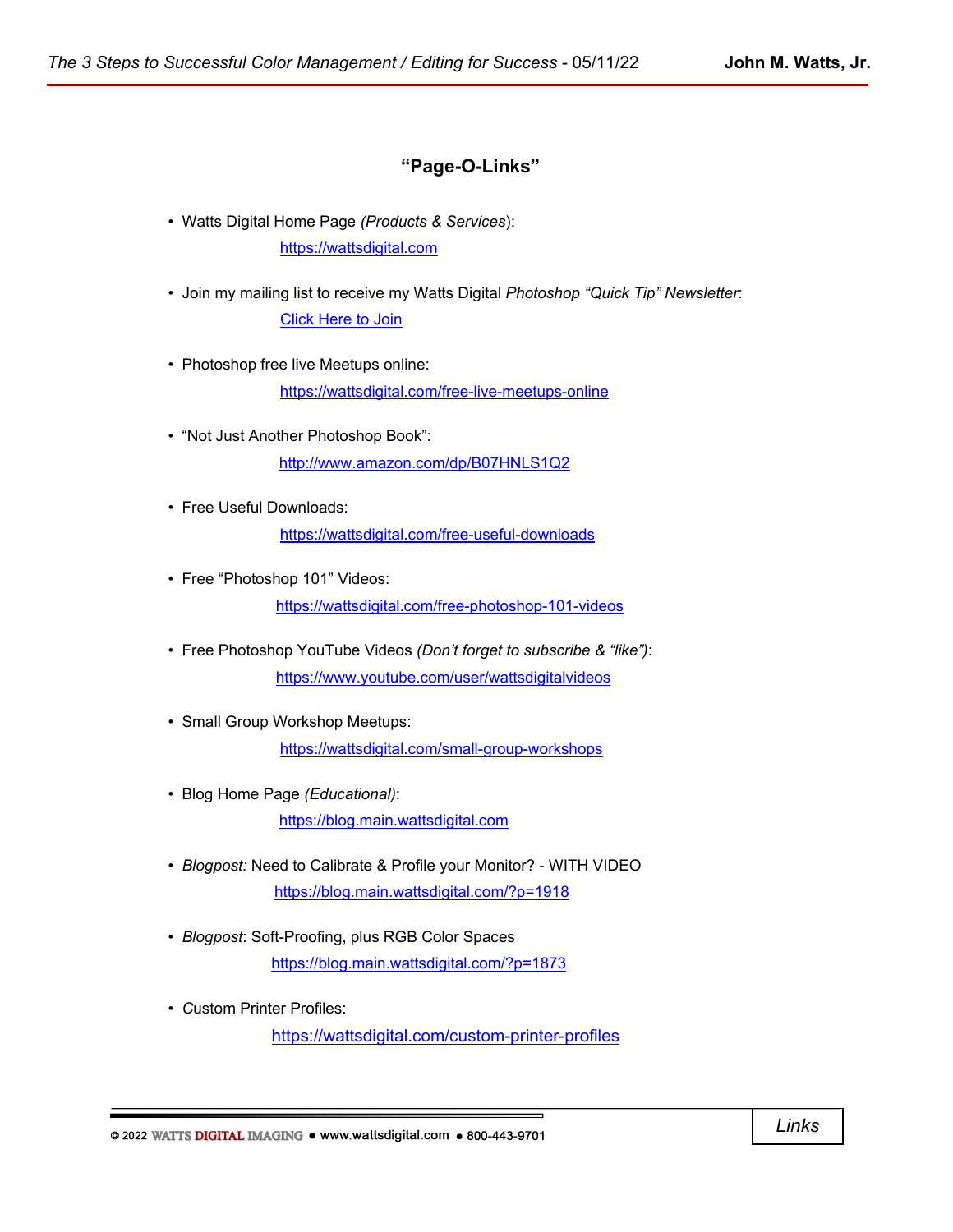# **The Three Steps to Successful Color Management**

### What is it, and why do you need it?

One of the critical elements in successfully bringing an image from camera to its printed form is **Color Management.** 

- Proper **Color Management** will allow you to print with a great degree of consistency and repeatability, whether it's on your home inkjet photo printer or through a custom print lab.
- It allows you to print what you see on your monitor with a large degree of accuracy. The old adage, **"WYSIWYG"** (*What You See Is What You Get*) readily applies when you're properly color-managed.
- To accomplish a properly color-managed workflow, you'll be creating and/or using one or two *Profiles*: **one for your monitor** and at least **one if you have a home photo printer**. A **"Profile"**, by the way, is nothing more than a



small file which tells your computer how to act and what to do – *you never even open it!*

*There are Three Steps to Successful Color Management:*

**Step 1 – Calibrate your Monitor and Create a Monitor Profile** (Page 2)

**Step 2 – Use the Proper Printer Profile or Create a Custom Printer Profile** (Page 4)

**Step 3 – Assure that you have Proper Lighting Conditions and Perception** (Page 6)

• **Step 4 (OPTIONAL) – Soft-Proof Your Image** (Page 7)

*I realize that this subject can get confusing, but just remember, that anytime you have a challenge with proper color management, it comes back to one of the three steps listed above not being "quite right" - so, if you've got questions, call or email - I can help.*

© 2022 WATTS DIGITAL IMAGING . www.wattsdigital.com . 800-443-9701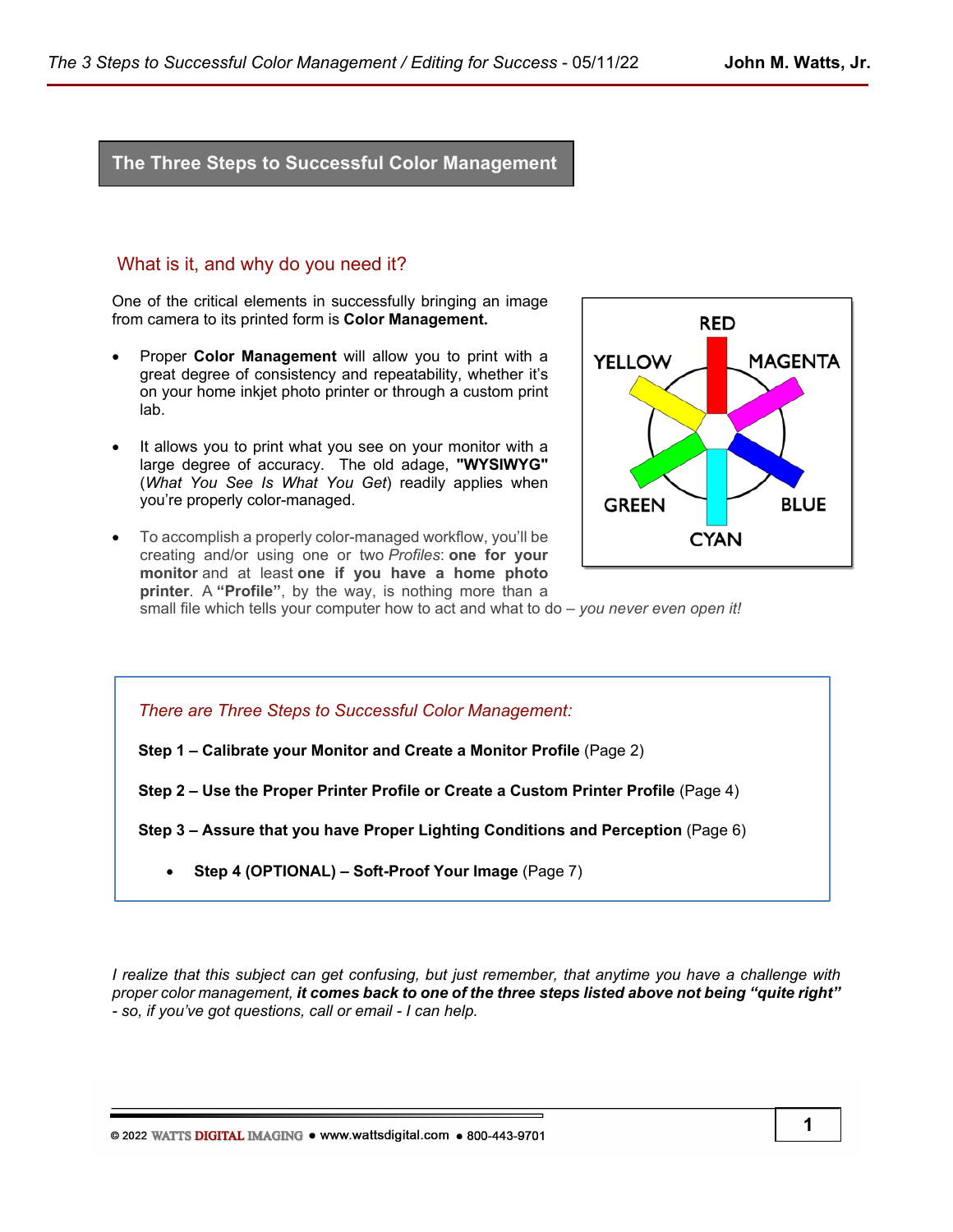■ Step 1 - Calibrate your Monitor and Create a Monitor Profile

### *IMPORTANT COLOR MANAGEMENT "RULE":*

*To take advantage of all that your printer has to offer, you're matching your MONITOR to your best PRINTER output, NOT the other way around!*

**Profiling your Monitor is "Step #1".** But let's face it: the main reasons most people avoid profiling their monitor are because they've got to buy something (which is true), and/or they think it's too complicated (which is not true).

The truth is, it can be quite simple to get your monitor to closely match the output of your photo printer OR favorite custom print lab*.* All you need are the right tools, the main one being a **Monitor Profiling package***,* which consists of a piece of hardware called a colorimeter, and the software to go with it.

**You'll never get your monitor to be a 100% accurate representation of your print**, due to the different physical light properties between your monitor (emitted light) and your print (reflective light). *but it will be extremely close, resulting in savings in time, money and frustration!*

The best way to calibrate and profile your monitor is to invest in a **Monitor Profiling Device** such as the **X-Rite Eye-One Display Pro** (*NOT the "Studio" model!*) or the **Datacolor Spyder X** (\$225 to \$250).

- **What is it?** It's a piece of hardware called a colorimeter (It looks like a pregnant computer mouse), and the software to go with it. *I'd strongly suggest purchasing one – it'll make life easier!*
- See this post on my blog for more on this, **WITH VIDEO** *(QR Code to the right)*: <https://blog.main.wattsdigital.com/?p=1918>

If purchasing a Monitor Profiler isn't an option right now, you can use the "by-eye" calibrators built in to your computers' operating system. This is far from a perfect solution, and *I'd use it as a "last resort"* – it's very subjective, but better than nothing.

• For **Windows**, use the **Adobe Gamma Utility** (usually in "Control Panel"). For **Mac**, use the **Mac Calibration** *("Apple" menu -> "System Preferences…" -> "Displays" -> "Color" -> "Calibrate*…").

By the way, I keep saying *"Calibrate" and "Profile" your Monitor*: It really is two steps. First, you **Calibrate** your monitor to a given standard, then you create a **Profile** so that your monitor will keep showing that Calibration.

© 2022 WATTS DIGITAL IMAGING . www.wattsdigital.com . 800-443-9701

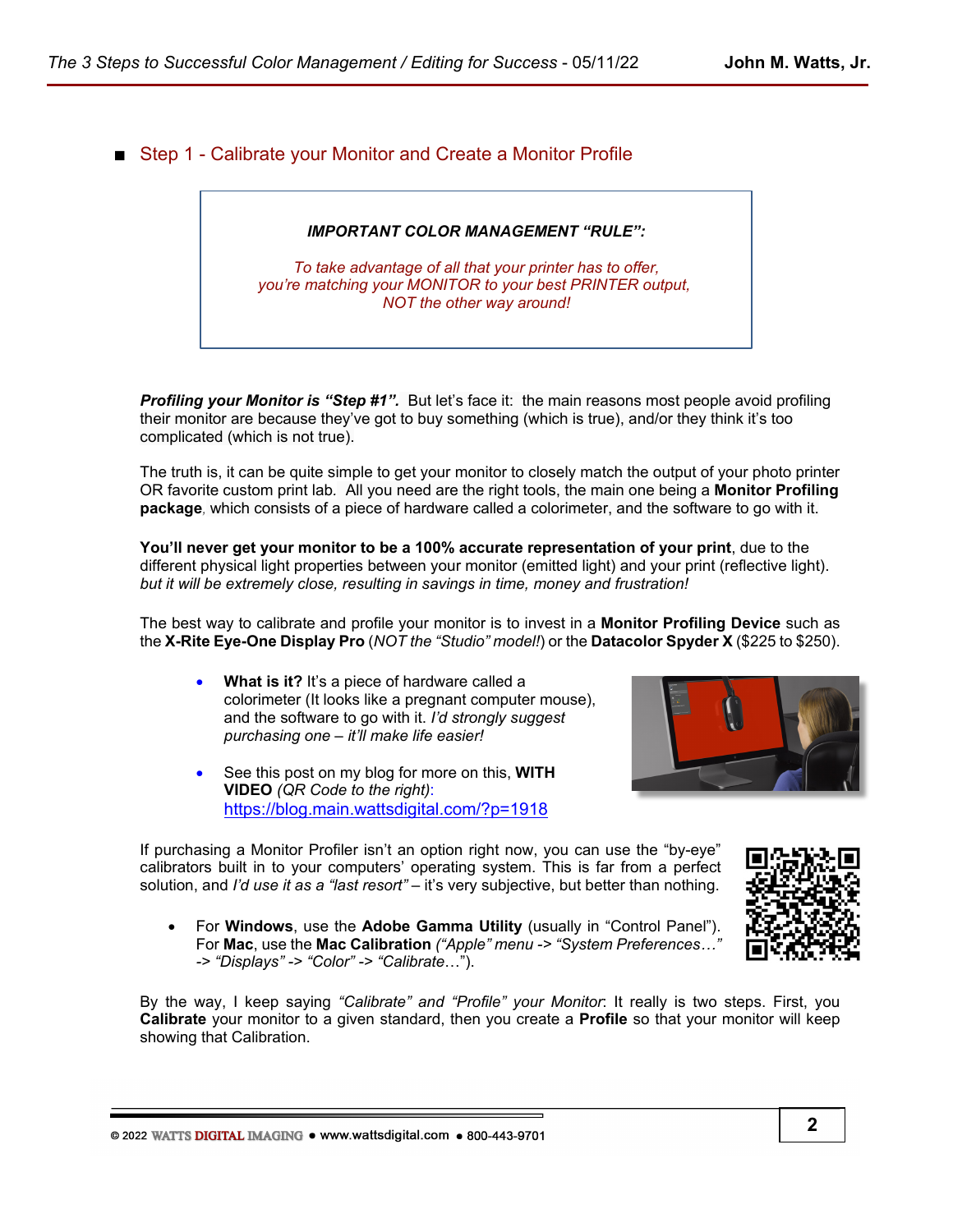How the Monitor Profiler Works:*This procedure will vary between the various manufacturers, but basically this is how it works:*

- 1) Install the software and plug the colorimeter into your computer via the USB port.
- 2) Attach the colorimeter to your monitor (usually, it just "hangs" off the top edge of your monitor).
- 3) Start the software, use the "advanced mode", and run through the step-by-step procedures.
- 4) Save the generated profile.
- Most of the better software packages (including the two profiling packages mentioned) allow you to choose an "*easy" mode* and an *"advanced" mode* – - **for best results, choose the** *"advanced" mode.*

Using the "Advanced Mode" in your software will allow you to choose a specific **Color Temperature**, **Gamma**, and **Lumens**.

- **Color Temperature** is measured in degrees Kelvin (°K). A smaller Kelvin value is warmer (yellow cast) than a larger Kelvin value, which is cooler (blue cast).
- **Gamma** is a function of contrast and midtones.
- • **Lumens** (CD/m2) are a measurement of brightness: A lower Lumens value is darker than a higher Lumens value.

**In the "Advanced Mode" of your software I would suggest setting a calibration "starting point" of: 5500°K (Kelvin), 2.2 Gamma, and 110 Lumens (CD/M2).**

- I say **"starting point"** because each system is a bit different, and you will see trends in your printing. *Of the three steps to successful Color Management, you may need to "zero in" your optimal values for your particular system.*
- **Here's the procedure for "zero-ing" in your optimal monitor settings:** you may need to "zero-in" your optimal monitor settings and recalibrate – *but generally I've found that the above values are correct 90+% of the time.*

A) If, after calibrating and profiling your monitor, you see a trend of your prints coming out *consistently* dark over time, then you'll need to recalibrate with a lower lumens value say, 100 lumens.

B) Or, if your prints tend to be *consistently* warmer (reddish-yellowish) overall over time, change the color temperature to 5000°K. Conversely if they are *consistently cooler* (blueish, cyan-ish), change it to 6000°K, and recalibrate. *A note of caution: Before you make these adjustments, all other aspects of your Color Management must be in order.*

- **How Often to Profile:** Monitors tend to "drift", color-wise. You'll need to re-calibrate and re-profile on a regular basis – - approximately every 3 to 4 months, even longer with newer monitors.
- **Internal Monitor Controls:** Unless you have a newer monitor or an Apple product, you'll need to locate and learn how to use the OSD (On Screen Dialog) controls and the "User RGB" controls.
- Unless it's an Apple product, **Laptop Monitors** are notoriously hard to calibrate and profile, and the color may "drift" quickly - -you may need to re-calibrate & profile every few weeks.

© 2022 WATTS DIGITAL IMAGING . www.wattsdigital.com . 800-443-9701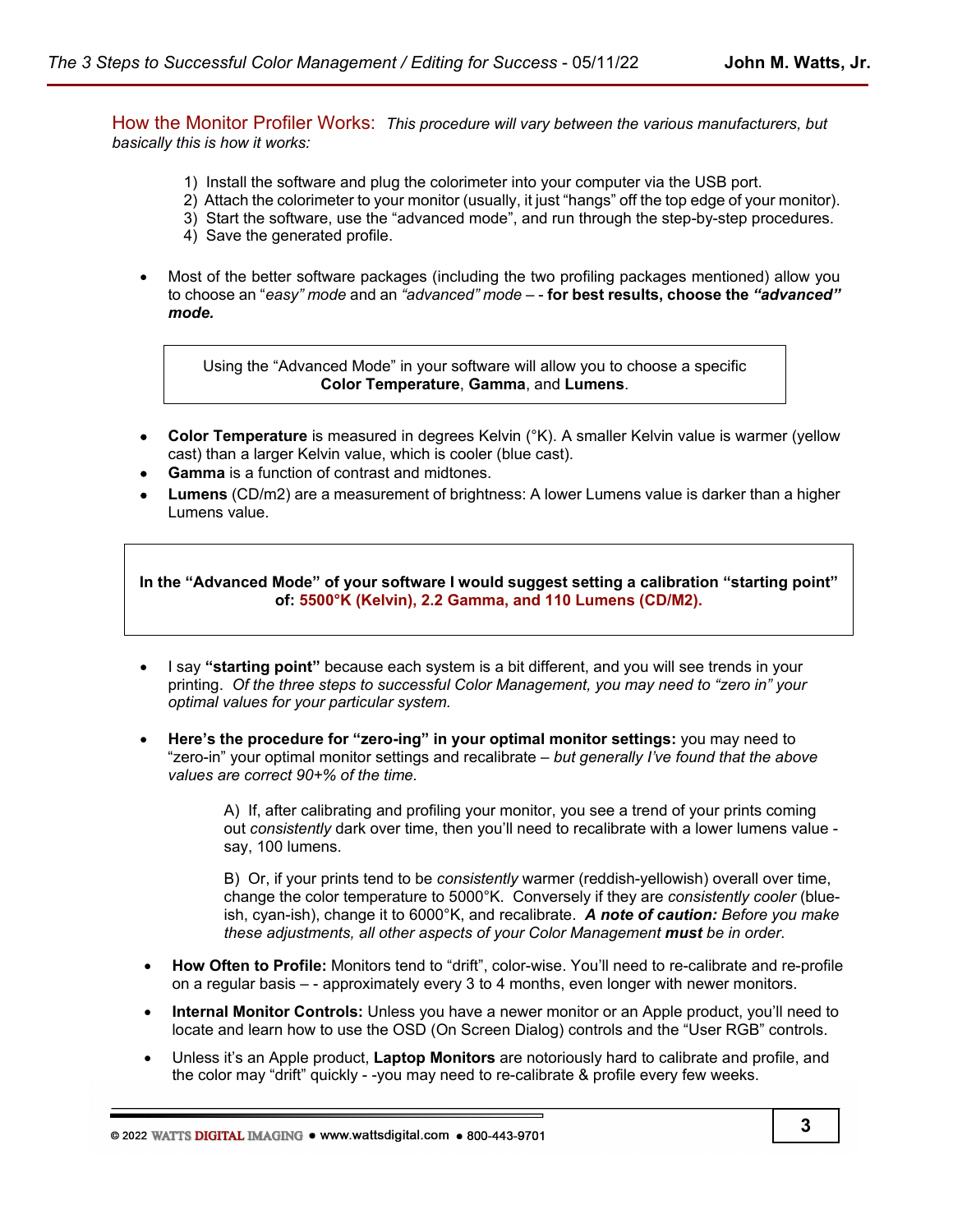# Step 2 - Use the Proper Printer Profile or Create a Custom Printer Profile

A **Printer Profile** makes the most out of your printer's capabilities by characterizing the behavior of your printer/ink/paper combination. With a Printer Profile, in combination with the other elements of Color Management, you will significantly improve the accuracy and quality of your print output.

- You will need one Printer Profile for each paper/ink/printer/resolution combination that you print on.
- Unlike a Monitor Profile, a Printer Profile will not "drift" appreciably unless you change printers, ink type / brands, paper type / brands, or introduce any other variable. For all practical purposes, they are good for at least a few years.

# Choices for Printer Profiles*:*

• *If you're using an outside Print Lab***, Use Printer Profiles provided by that Print Lab:**

Most quality print labs implement Custom Printer Profiles into their workflow, and should gladly supply them to you, but *for "informational" purposes only (achieved by "Soft-Proofing"* - see page 7). By following the 3 steps to Color Management listed on page 1, and setting up your file the way the lab needs it, you can achieve excellent results without ever physically visiting the lab knowing how your image will look with a great degree of accuracy.

• *If you're using your own Photo Printer* **– two choices:**

### **1) Use Canned" Printer Profiles for your Inkjet Printer –**

If you can't afford a Custom Printer Profile, these generic Printer Profiles are available from the manufacturer of your printer or paper., and in general are quite good. However, they're not as accurate as a well-built custom profile, which will bring out the best in your printer. The reason for this is that a generic profile is based on an "average" – not your specific printer.

### **2) Use Custom Printer Profiles for your Inkjet Printer –**

If you've never bothered with custom printer profiles because you thought it was too complicated or expensive, it is easier and more affordable than you think, and the results in your print output will be dramatic!

*Why?* Because all printers, even amongst the same make and model #'s, are different, and these profiles are designed specifically for your printer.

Watts Digital Imaging can create Custom Printer Profile(s) for less than you think ... see [my website](https://wattsdigital.com/custom-printer-profiles) for more information, *or use the QR Code to the right.*



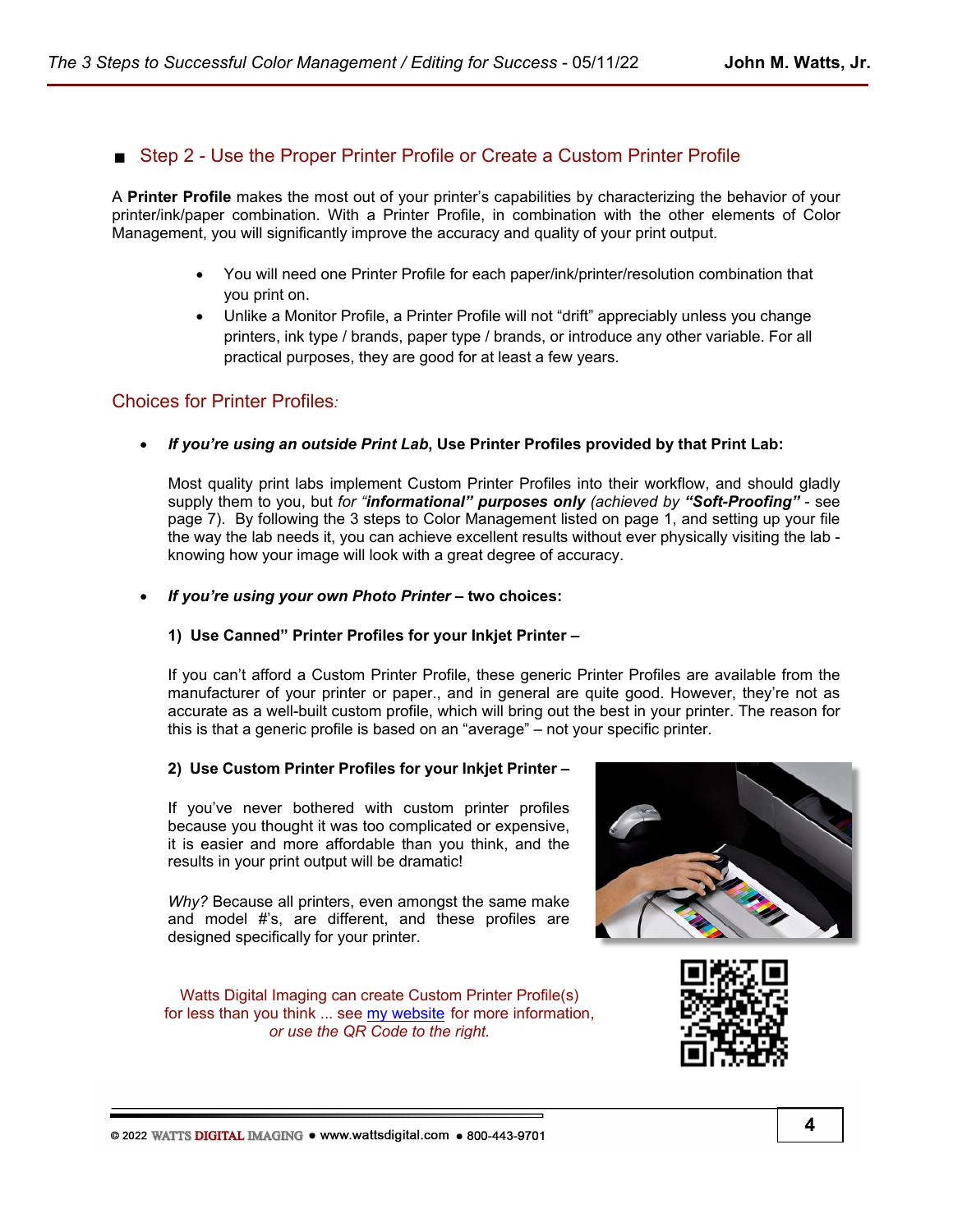**To Create a Custom Printer Profile for your Inkjet Printer:** (This varies between Profiling Services)

**Please Note:** *It is NOT necessary to have your Monitor calibrated and profiled to CREATE your Printer Profile, only to USE your Printer Profile effectively.*

- 1. Download Profile Target(s) and instructions.
- 2. Print the Profile target onto the paper to be profiled with all Color Management "Off". *(Use the free Adobe Color Print Utility* - [https://helpx.adobe.com/photoshop/kb/no-color](https://helpx.adobe.com/photoshop/kb/no-color-management-option-missing.html)[management-option-missing.html](https://helpx.adobe.com/photoshop/kb/no-color-management-option-missing.html)
- 3. Mail the Profile Target to the profiling service.
- 4. The target is measured using a Spectrophotometer, and a profile is created.
- 5. The profiling service will email your profile to you (a file about 1 to2 MB in size).

### To Load any Printer Profile to your computer:

*Note: After loading the profile, restart Photoshop (if it was open) so it will recognize the profile.*

- **For Mac:** Go to *"Primary Hard Drive" -> "Library" -> "ColorSync" -> "Profiles"* and put your profile in this folder.
- **For Windows:** Download the profile to your desktop, right-click on the profile icon and click "Install Profile". You can now delete the profile on the desktop. For your information, the path for the profile location is *C:\WINDOWS\SYSTEM32\SPOOL\DRIVERS\COLOR*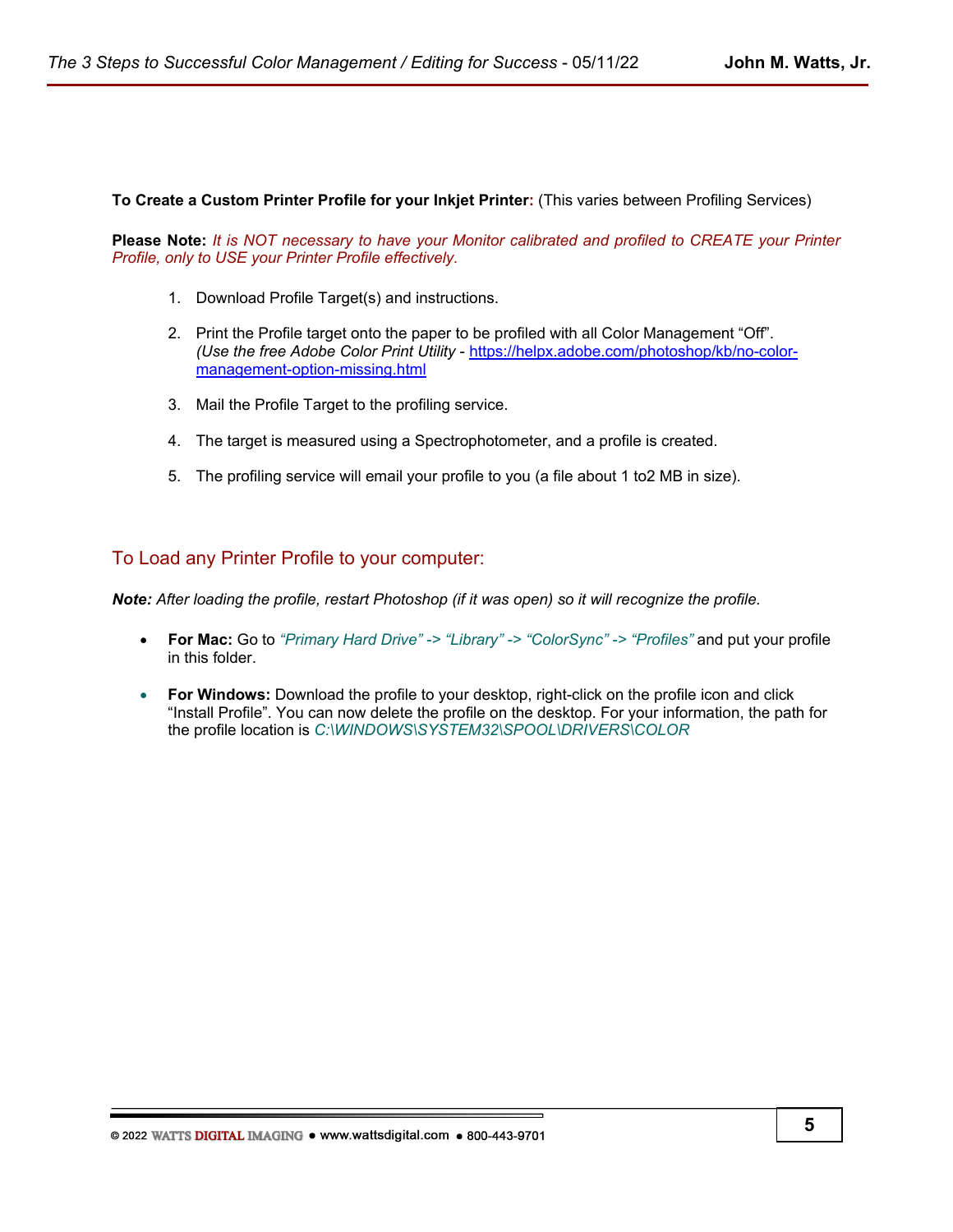# ■ Step 3 – Assure that you have Proper Lighting Conditions and Perception

It has been my experience that of the three steps to proper Color Management in Photoshop the most overlooked is #3: **Assure that you have the proper Lighting Conditions and Perception**. I want to prove my point on **Perception**.

Have you ever walked inside a building after being outside in bright sunlight, and had to wait for your eyes to adjust to the inside lighting conditions? Our eyes adjust to the environment around us, which is why, when you are working on your images on your monitor, it is important to:

### *1) Change monitor screen theme colors to neutral gray*

### *2) Reduce room lighting*

### *3) Avoid "loud" wall colors*

*4) Be conscious of the color of your clothes* – wear neutral grays and black, not a colorful Hawaiian shirt.

*5) Use a Proper Light Source for Viewing your Prints* - Your light source should ideally be 5000°K, or "D50". The light fixture should be placed off to the side of your monitor - fairly close, but not so close that it causes major glare on your monitor screen.

There are many sources for 5000°K / D50 bulbs and fixtures, whether it's the internet or at your favorite hardware store. You don't need anything fancy - an inexpensive way to do this would be to buy 5000°K bulbs for the standard lamp fixture of your choice. If you need something a bit more "elegant", try Solux products or Ott Lites, both an easy search online.

*If you take care of these 5 steps properly, it makes interpreting what you see on your monitor easier.*

Our eyes are miracles that God created – but even God has a sense of humor!  $\ddot{\bullet}$  - *Do not underestimate how easily our eyes (and by extension, our brain) can be tricked.*

Take a look at these websites for proof that **"Perception is not always Reality"**:

[www.michaelbach.de/ot](http://www.michaelbach.de/ot) 

[www.colorwiki.com/wiki/Image:Pink\\_green\\_dots.gif](http://www.colorwiki.com/wiki/Image:Pink_green_dots.gif)

**"Rods and Cones are Nature's Own, but our eyes will still deceive us …"**

*Bottom Line: You may not be seeing what you think you are seeing! Give yourself an "edge" and eliminate as many variables as possible.*

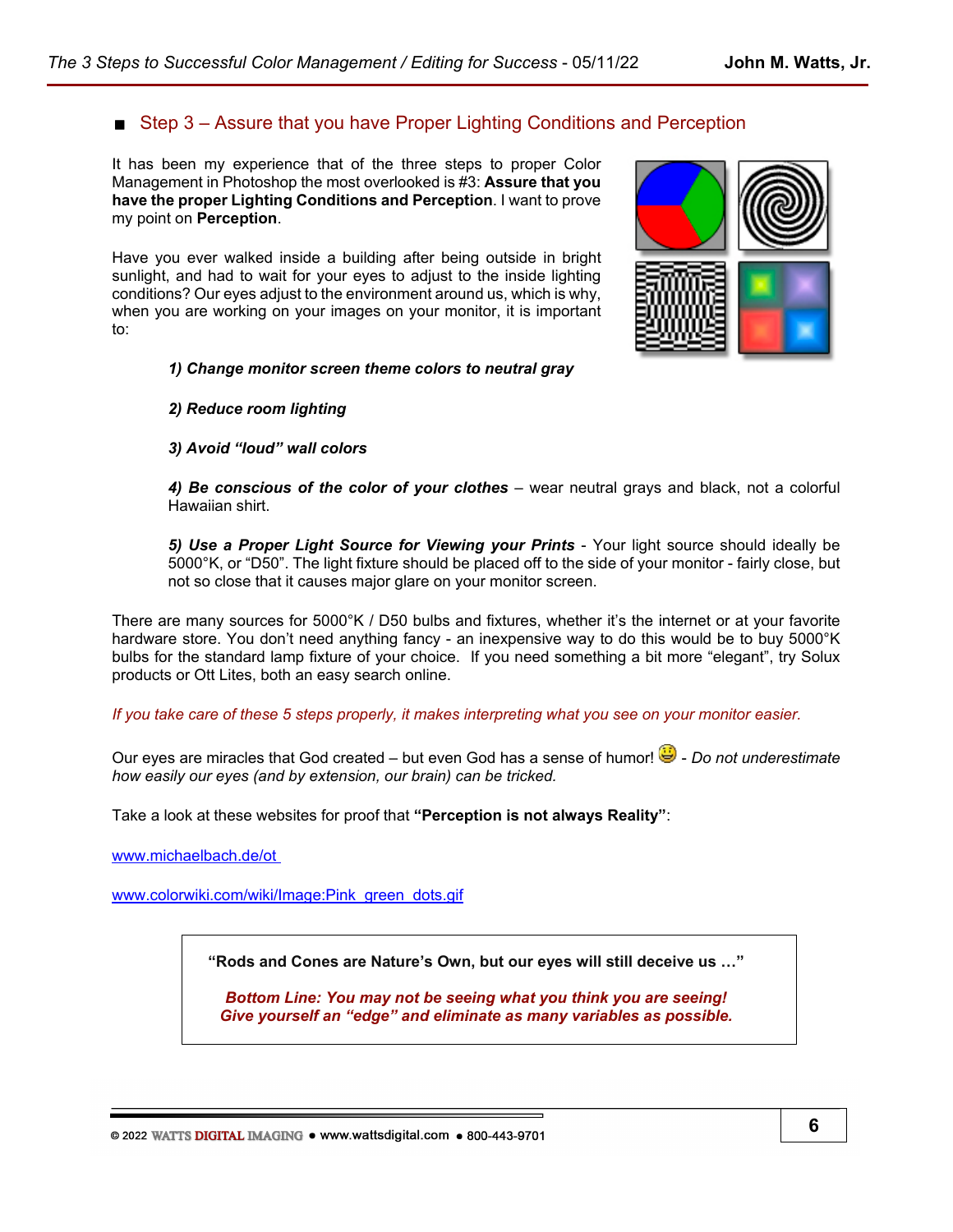# ■ *(Optional)* – Soft-Proof Your Image

**Soft Proofing is** a previewing procedure that Photoshop uses to "see" the results of your **Printer Profile**. In other words, it allows you to view on your calibrated and profiled monitor what your image will *theoretically* look like when it is printed (using your Printer Profile).

| Custom Proof Condition: Custom |                                                    | ı÷ |   | OK               |
|--------------------------------|----------------------------------------------------|----|---|------------------|
| <b>Proof Conditions</b>        |                                                    |    |   | Cancel           |
|                                | Device to Simulate: WD_E9500_HanPhotoRag_08-07.icc |    | ю | Load             |
|                                | Preserve RCB Numbers                               |    |   | Save             |
|                                | Rendering Intent: Relative Colorimetric            |    | 両 |                  |
|                                | M Black Point Compensation                         |    |   | <b>V</b> Preview |
| Display Options (On-Screen)    |                                                    |    |   |                  |
| Simulate Paper Color           |                                                    |    |   |                  |
| Simulate Black Ink             |                                                    |    |   |                  |

### When to use:

**I use it VERY rarely – and only when working with bright electric colors - mainly the three primaries (Red Green and Blue) - and never for correction in my Master File***.* 

*I use it basically for "informational" purposes, knowing that my bright red may look a certain way on the screen, but won't necessarily look that way on the print – mainly because of a printers' "Color Gamut" (the range of colors that a printer can accurately represent) and "Tonal Compression"*



**• Much more here on my blog** *(QR Code to the right)*:<https://blog.main.wattsdigital.com/?p=1873>

#### How it Works:

- 1. Go to *"View" -> "Proof Setup" -> "Custom"*
- 2. Go to *"Device to Simulate"* and select your new paper profile from the drop-down list.
- 3. Rendering Intent should be *"Relative Colorimetric"* and *"Black Point Compensation"* should be checked.
- 4. Leave both *"Display Options (On-Screen)"* unchecked.
- 5. Click *"OK"*.
	- You can toggle this soft proof on and off by going to *"View" -> "Proof Colors"* or by using the speed key: **Mac:** *"Command' + "Y"* or **Windows:** *"Control" + "Y"*.
	- Soft Proofing is active when the profile name shows up in the Document Window's title bar.
	- You can save this soft proof setup by clicking on the *"Save"* button. The saved name will now show up in the list, *"View" -> "Proof Setup"*.

@ 2022 WATTS DIGITAL IMAGING . www.wattsdigital.com . 800-443-9701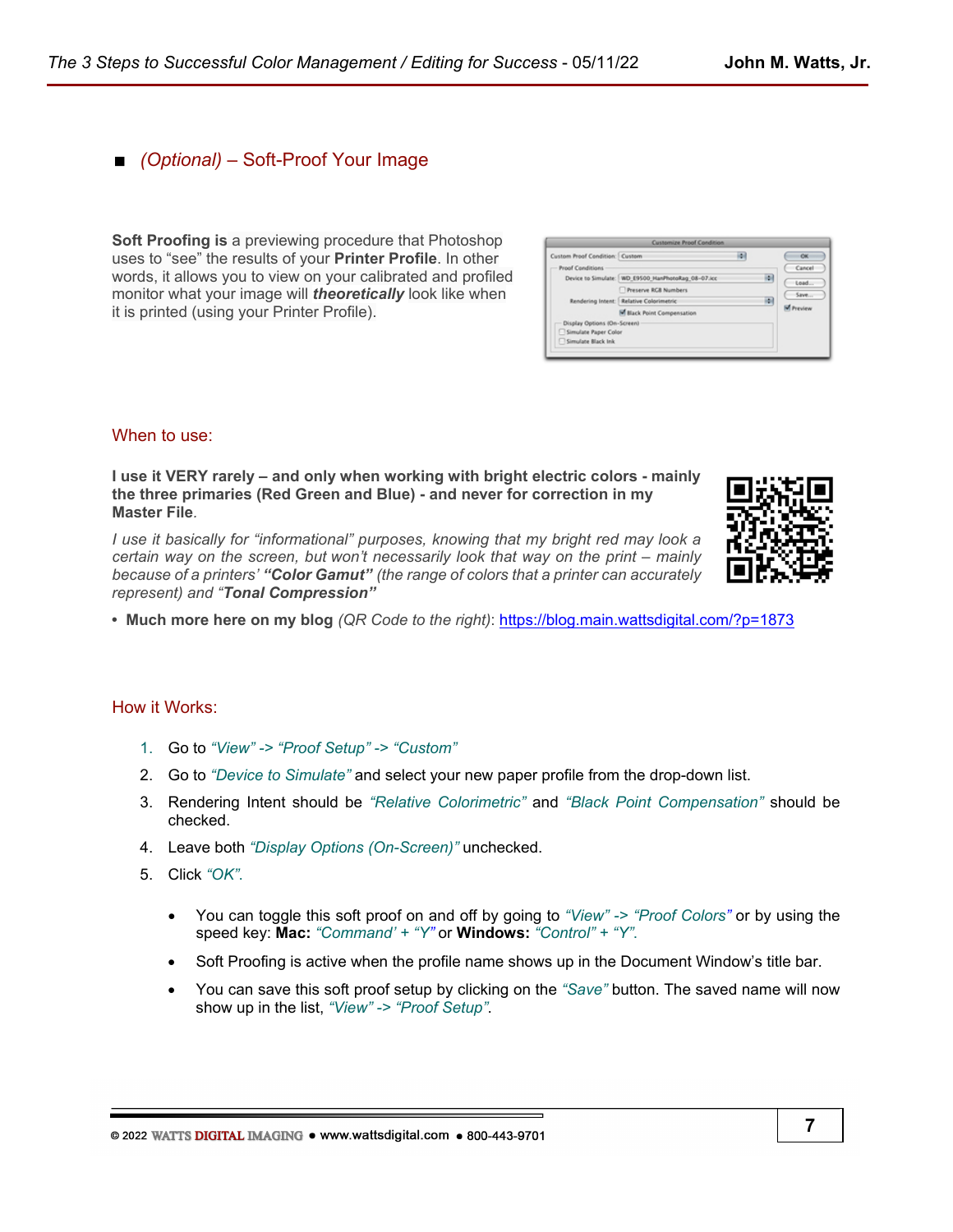### Gamut Warning:

A **Gamut** is the range of colors that a color system can display or print. If your image has an "out-of-gamut" color, that color will not print as it is shown on your monitor (*again, a feature I VERY rarely use).*

- **To set up the gamut warning**: You should first choose a bright fluorescent color to show your outof-gamut colors when the warning is active, such as Lime Green. To do this, go to *"Preferences"* (*"Command"+ "K"* on **Mac**, *"Control" + "K"* on **Windows**) *-> "Transparency & Gamut"* (From the menu on the left) *-> "Gamut Warning"* (double–click on the color box, and change to something like **RGB 255/0/255** in the **Color Picker**).
- **To Check Gamut:** Make sure that you are **Soft-Proofing** (A printer profile must be loaded), then go to *"View" -> "Gamut Warning"*. The areas that are out-of-gamut will show up as the fluorescent color you picked above.
- **To Turn Off Gamut Warning:** Go to *"View" -> "Gamut Warning"* and click it again. If you prefer, you can use the available speed key shown by the menu item.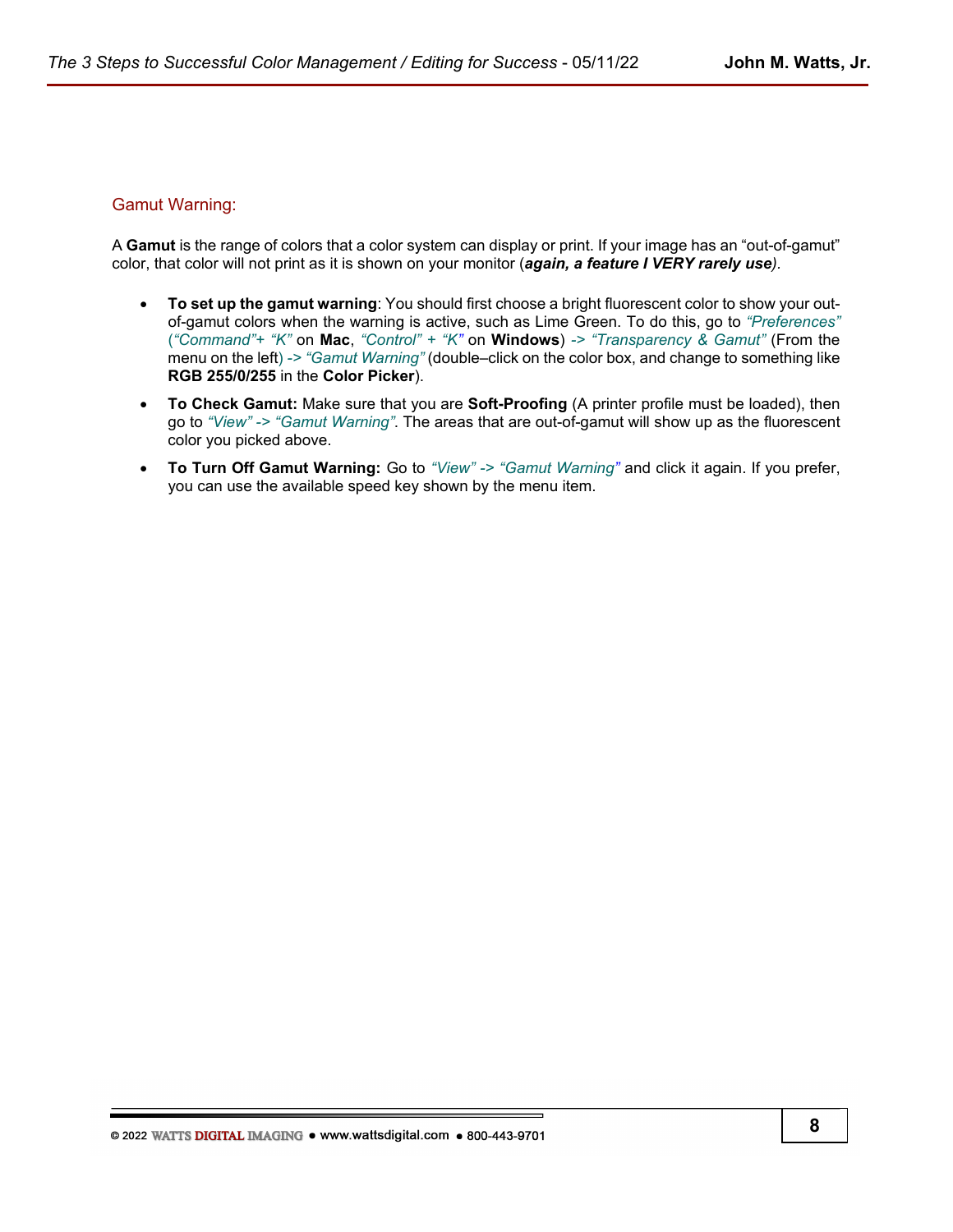**Editing for Success**

*"So, what makes a good color print and how do you use the basics of Photoshop to achieve it***?"** 

# Basic Elements of a Good Color Print

There are **eight basic elements necessary in the making of a good color print**, listed below, followed by the tool(s) in Photoshop to control that element - I**f you make proper use of these elements, then you end up with a good print.**

### A few definitions and explanations are in order:

#### **Contrast:**

*Contrast is the difference in brightness between the light and dark areas of an image.*

A high contrast image has a harsh look, typically having a lot of dark areas and a lot of light areas and very little mid-tones. A low contrast image, by comparison, is flat, bland and lifeless -- mostly midtones with very few dark areas and light areas.

#### **What is color?**

The dictionary defines it as *"the quality of an object or substance with respect to light reflected by the object, usually determined visually by measurement of hue, saturation, and brightness of the reflected light."*

| <b>Basic Elements of a</b><br><b>Good Color Print</b> | <b>Corresponding Basic</b><br>Tool(s) in Photoshop |  |  |
|-------------------------------------------------------|----------------------------------------------------|--|--|
| $\blacksquare$ Contrast                               | Levels                                             |  |  |
| ∎ Luminance/<br><b>Brightness</b>                     | ∎ Levels                                           |  |  |
| ■ Hue/Color Balance                                   | ∎ Levels<br>$\blacksquare$ Hue/Saturation          |  |  |
| $\blacksquare$ Saturation                             | ■ Hue/Saturation                                   |  |  |
| ■ Sharpness                                           | ■ Unsharp Mask                                     |  |  |
| ■ Crop/Composition                                    | ■ Crop Tool                                        |  |  |
| $\blacksquare$ Touch Up                               | ■ Cloning Tool<br>∎ Healing Brush                  |  |  |
| ∎ Impact/Feel/Creativity/<br>"WOW" Factor             | $\blacksquare$ N/A (Intangible/<br>Uniqueness)     |  |  |

#### **So, the 3 main attributes/components of color** are: **Hue, Saturation,** and **Luminance (Brightness).**

- **Hue** -- Hue is a single color cast or color name. *Green is a hue, Orange is a hue, and so on.*
- **Saturation** -- Saturation is the intensity, purity or amount of a hue. *A pastel red is less saturated than a fire-engine red, lime green has more saturation than chiffon green, etc.*
- **Luminance (Brightness)** -- Luminance is the amount of perceived brightness of a color*. The color black has no luminance, whereas the color white has the highest luminance.*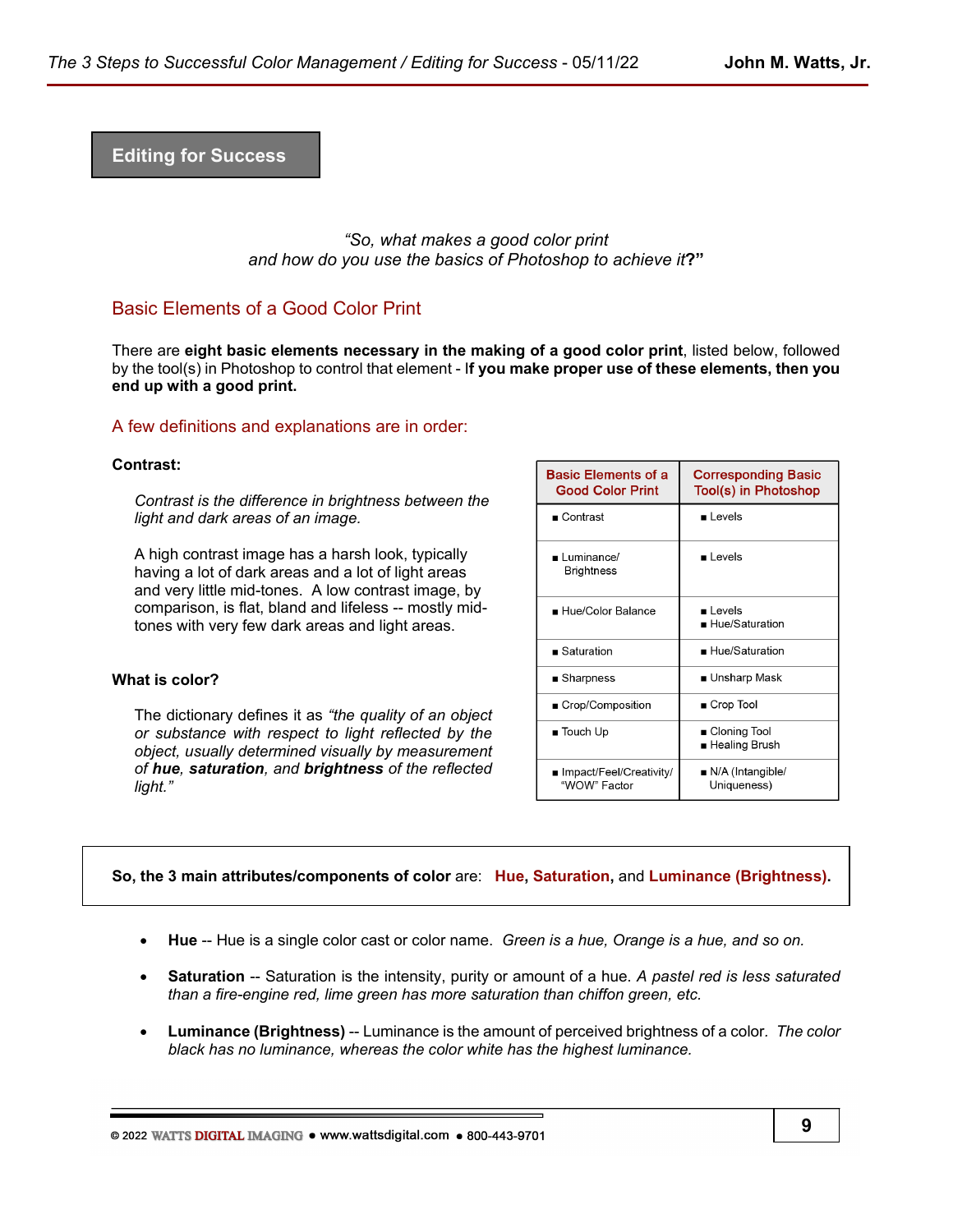# What Makes a Photograph unique?

You'll see that we'll be able to control all of these elements in Photoshop, with the exception of the last one - **Impact/Feel/Creativity**. *This is up to your skill and artistic interpretation as a photographer.*

I like to call this the **"WOW" Factor**, because as you look at a strong image with impact, you want to say, "WOW!". It is my opinion that Photoshop, used properly, will take a good image and make it a very good image - - It will take a great image and make a "WOW" image.

So, how do you your increase your **"WOW Factor"** in an image?

#### **Increase its uniqueness!**

*Ask yourself: What makes a photograph unique?*

Here, according to John Szarowski, are the 5 essential characteristics of Photography – concentrate on these, and you'll increase your image's uniqueness:

- **Subject (The Thing Itself)**
- **Detail**
- **Frame**
- **Vantage Point**
- **Time**

*For more resources on this subject, search for:* ["John Szarkowski – 5 Characteristics](https://duckduckgo.com/?q=John+Szarkowski+-+5+Characteristics&t=osx&ia=web)"

*For more on Jim Austin's' article on Apogee Photo,* 

<https://www.apogeephoto.com/what-makes-photography-unique/>